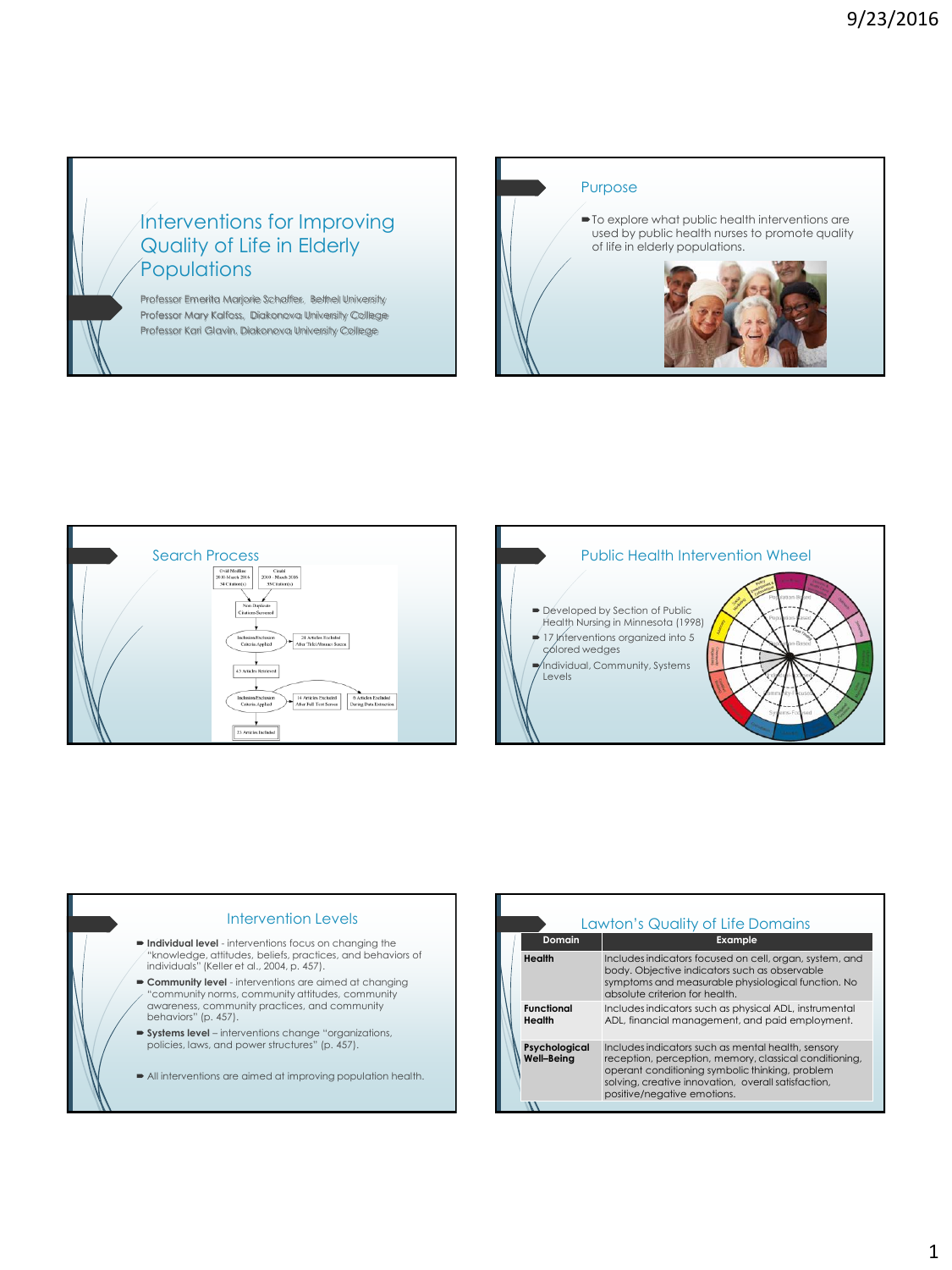| Lawton's Quality of Life Domains |                                                                                                                                                                                                    |  |  |
|----------------------------------|----------------------------------------------------------------------------------------------------------------------------------------------------------------------------------------------------|--|--|
| Domain                           | Example                                                                                                                                                                                            |  |  |
| <b>Social Behavior</b>           | Includes indicators such as sensory contact, casual<br>contact, intimacy, nurturance creative leadership,<br>love, parenthood, altruistic behavior.                                                |  |  |
| Personal<br>Competency           | Includes indicators of behavioral competence<br>and social-normative evaluations of functioning in<br>health, cognitive, time use and social dimensions.                                           |  |  |
| Environment                      | Includes indicators such as air and water quality,<br>physical structure of the environment, home,<br>neighborhood, interpersonal relationships, physical<br>accessibility, factors impacting QoL. |  |  |





## Theories Used in Studies

- Atheoretical 10 studies Shared decision making
- 
- Chronotherapeutics (drug dosage adjusted based on circadian rhythm)
- ●<br>● Quality-Caring Model
- Empowerment, Behavioral Change models
- Essence of Care (clinical benchmarking approach)
- Health Promotion, Empowerment, Partnership, and Family Centeredness
- **Health beliefs**
- Meaningful learning principles
- Pender's Health Promotion Model
- **Constructivist principles**
- **Empowerment**
- Self-efficacy
- Transitional Care Model



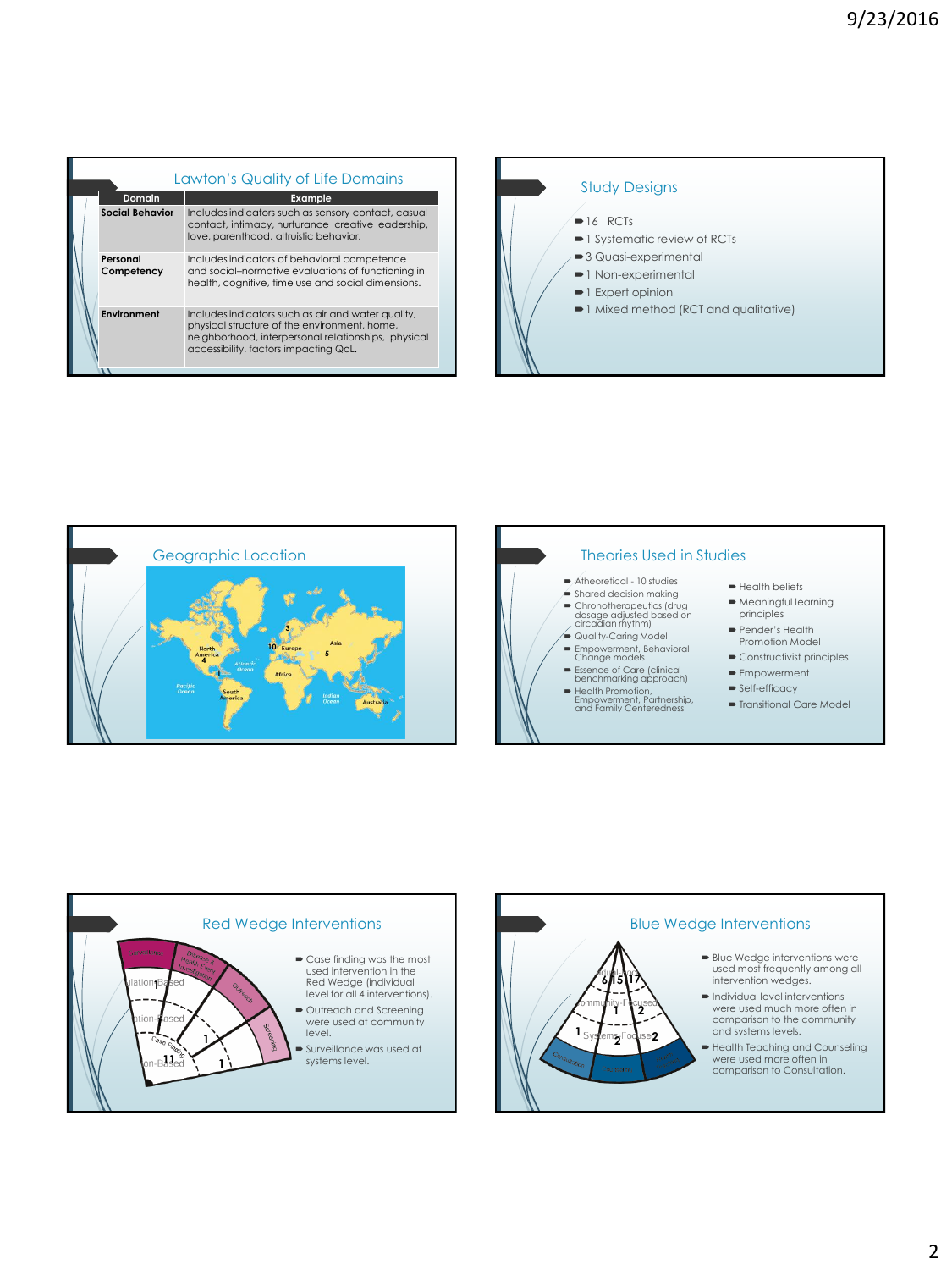



## Yellow Wedge Interventions  $\blacksquare$  There are very few interventions used from the Yellow Wedge Policy Development and Enforcement occurred at the systems level. **3 1**

|  | <b>QoL Domains Addressed in the Studies</b> |             |  |
|--|---------------------------------------------|-------------|--|
|  | Domain                                      | Frequency   |  |
|  | Health                                      | All studies |  |
|  | <b>Functional Health</b>                    | 17          |  |
|  | <b>Personal Competency</b>                  | 16          |  |
|  | <b>Psychological Well-Being</b>             | 1.5         |  |
|  | <b>Social Behavior</b>                      | 9           |  |
|  | Environment                                 | 9           |  |